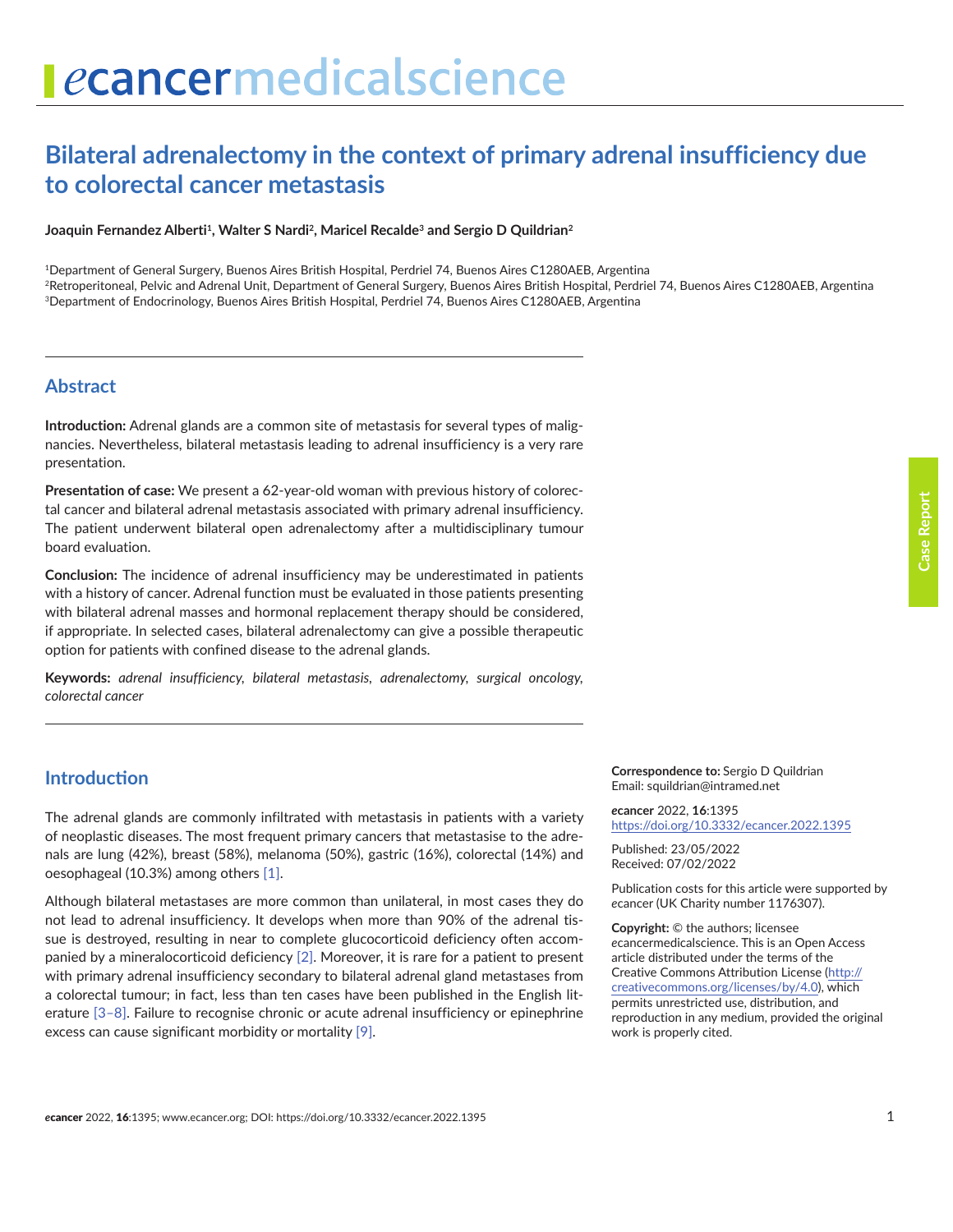# **Case presentation**

A 62-year-old woman with a previous history of colorectal cancer was referred to our surgical department for presenting bilateral adrenal masses found on an abdominal CT scan at month 9 follow-up (Figure 1), associated with increasing levels of adrenocorticotropic hormone (ACTH) (last value: 320 pg/ml; normal value: <54 pg/ml) and low levels of dehydroepiandrosterone (86 ng/ml; normal value: 336–2,490 ng/ml). Her medical history revealed a laparoscopic right hemicolectomy for a colorectal cancer (pT4 N0 M0, pStage II) without requiring any adjuvant therapy.

Physical examination evidenced morbid obesity (body mass index (BMI): 49 kg/m<sup>2</sup>) and skin hyperpigmentation. She also referred long-time tiredness and weight gain. Laboratory tests evidenced a primary adrenal insufficiency associated with elevated tumour markers (carcinoembryonic antigen (CEA): 40.9 ng/ml; normal value: 1–5.2 ng/ml). Oral corticosteroid replacement was initiated (hydrotisone 20 mg and fludrocortisone 0.05 mg daily) showing immediate symptom improvement. Also, a central nervous magnetic resonance imaging (MRI) was requested which showed no abnormalities in the pituitary gland and pheochromocytoma was ruled out in laboratory tests. Abdominal MRI is shown in Figure 2a and b. PET-CT was also performed showing hypermetabolic bilateral adrenal masses with no systemic disease (Figure 2c and d).



**Figure 1. (a and b) Coronal sections on computed tomography (CT) scans showing bilateral adrenal masses (right of 66 mm and left of 106 mm).**



**Figure 2. (a) Coronal section on MRI in T2-weighted sequence showing bilateral adrenal masses (right of 75 × 52 mm and left of 98 × 49 mm). (b) Similar section in T1-weighted with fat suppression and Gadolinium sequence. (c and d) PET-CT showing peripheral metabolic increase in nodular formations in right and left adrenal glands, with 8.8 and 6.1 SUV, respectively.**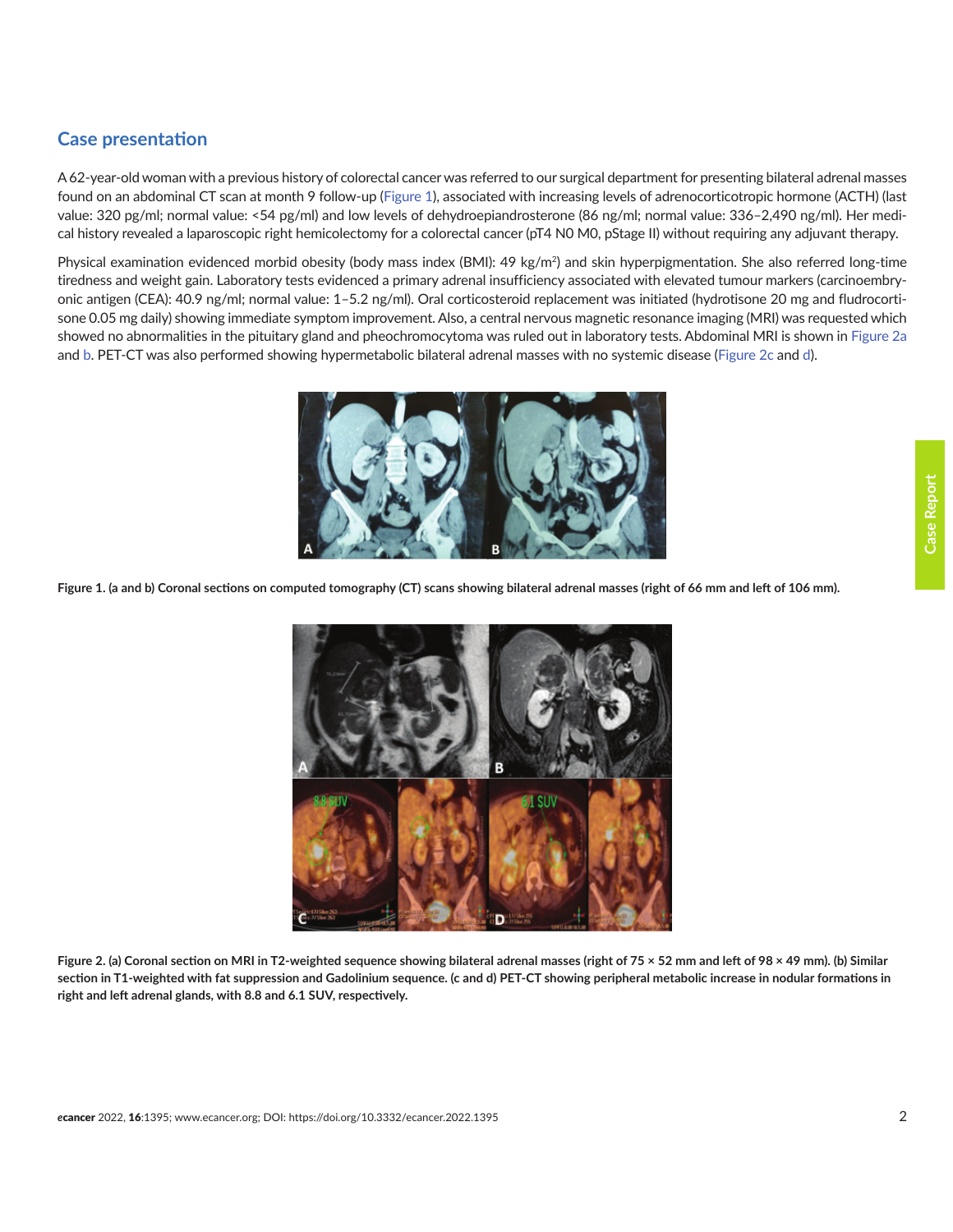

**Figure 3. (a) Left surgical site post-adrenalectomy. Arrow: left renal vein; LK: left kidney; LD: left diaphragm. (b) Right (R) and left (L) adrenal glands sectioned.**

After discussing the case in a multidisciplinary tumour (MDT) meeting, multiple CT-guided core biopsies were performed with a 14G needle using a posterior approach. Because of the impossibility to establish a definitive diagnosis on an imaging basis only, pathological assessment remains the gold standard of diagnosis. Differential diagnosis includes lymphoma, hyperplasia, hematoma, histoplasmosis and pheochromocytoma among others. As mentioned, a percutaneous CT-guided core needle biopsy was performed using the retroperitoneal approach. This route shows a minimal risk of seeding by preserving the posterior parietal peritoneum. Histopathology findings were primarily related to colorectal lineage, associated with patient's cancer history. Based on this result, the decision was made for complete surgical resection. The patient underwent open bilateral adrenalectomy with two subcostal incisions (Figure 3). We chose to go with an open approach because of the size of both tumours and their relationship with renal vessels. She was discharged on post-operative day 6 without complications. Final histopathological examination confirmed a massive involvement by adenocarcinoma with multiple sites of necrosis in both surgical specimens.

In a new MDT meeting, it was decided to complete treatment with six sessions of chemotherapy (Capecitabine). At 1-year follow-up, she had normal CEA levels and abdominal CT scan and PET-CT without evidence of disease recurrence.

#### **Discussion**

Colorectal cancer is one of the most frequent cancers worldwide. One of the first steps to initial staging includes abdominal/pelvis and chest computed tomography (CT) to evaluate for metastatic disease which occurs in approximately 20% of the patients at the time of diagnosis [\[10\].](#page-4-0) The most common sites of metastases are the lungs, liver and peritoneum [\[10\]](#page-4-0). Adrenal metastases can be seen in up to 14% of the patients with advanced colorectal cancer [\[3\]](#page-4-0), indicating widespread disease; and, hence, patients with a solitary adrenal metastasis from colorectal carcinoma are rare, especially coupled with metachronous contralateral adrenal metastasis. Bilateral metastases are more commonly seen than unilateral ones and, in most cases, they do not lead to adrenal insufficiency. In order for this to happen more than 90% of the adrenal tissue needs to be destroyed. Adrenal insufficiency secondary to any type of metastatic cancer has been reported in fewer than 100 cases in the literature [\[11\].](#page-4-0)

A metastatic origin should always be considered in a patient presenting with an adrenal mass and a history of malignancy. Evaluation of patients must include imaging with abdominal CT scan or MRI and be compared with a previous scan. In addition, a biochemical assessment to rule out a functional adrenal tumour needs to be performed. There are imaging features to be considered such as size >4 cm, growth in size >1 cm on serial imaging (within 1 year), irregular shape, heterogeneous and poorly defined margins, necrosis, Hounsfield unit >10 on non-contrasted imaging, <60% washout on CT imaging and hyperintense on MRI T2-weighted imaging [\[12\].](#page-4-0)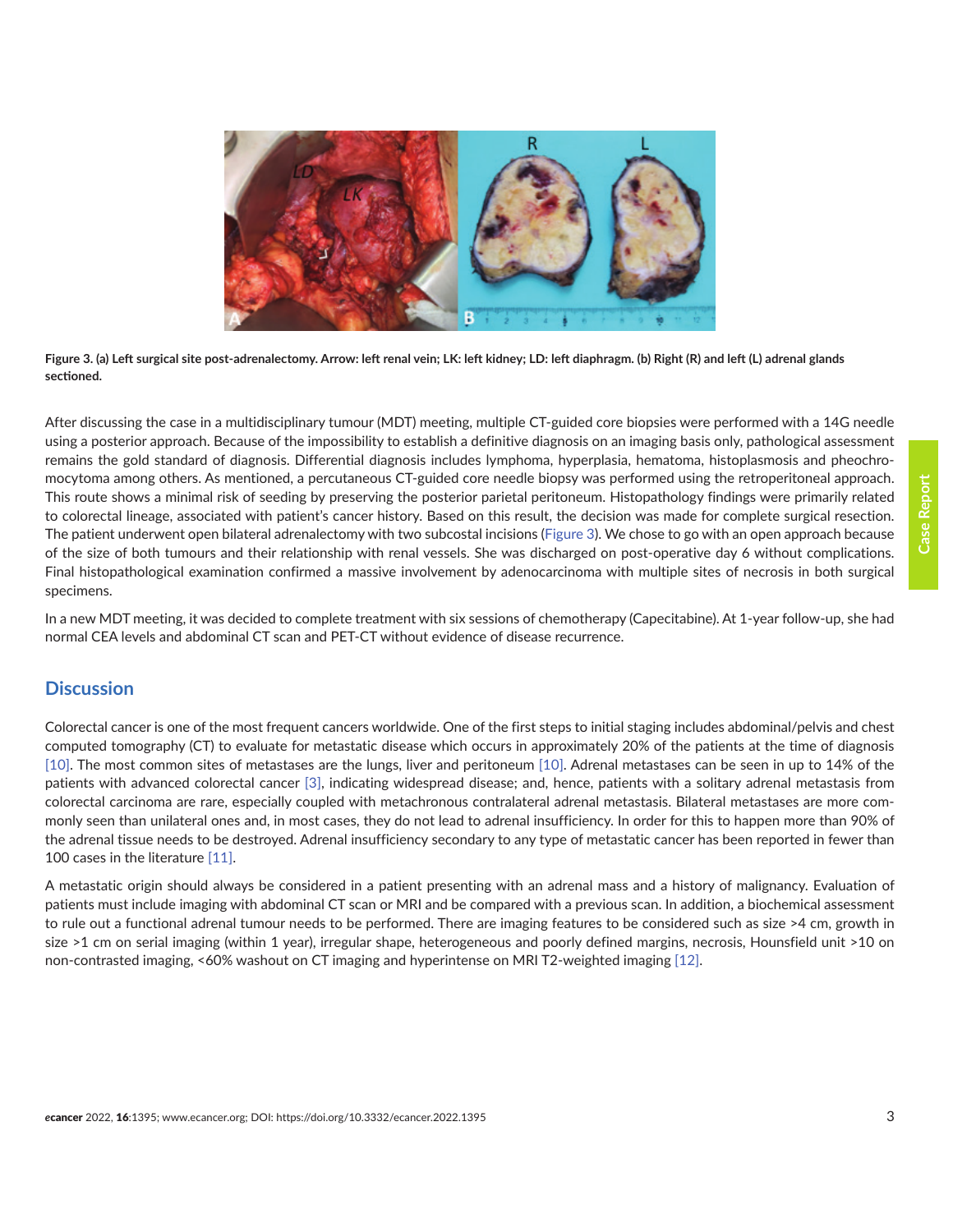Serum CEA is thought to be essential in predicting the presence of metastatic disease in the post-operative period of colorectal cancer [\[13\].](#page-4-0) In the case presented, imaging findings were associated with elevated serum CEA levels, making the scenario highly suspicious of bilateral metastasis. However, the multidisciplinary committee agreed to confirm the diagnosis with a percutaneous CT-guided biopsy. This practice is recommended for selected cases if the expected findings are likely to alter the management of the individual patient and after biochemical exclusion of catecholamine-producing tumours to help prevent potentially life-threatening complications [\[14\]](#page-4-0).

Although prospective data are generally lacking, multiple retrospective investigations have demonstrated that adrenalectomy in highly selected patients with isolated or oligometastatic disease from primary sites, including the lungs, melanoma and kidney, can result in improved overall survival (OS) compared with similar patients who do not undergo adrenalectomy [\[12\]](#page-4-0). Several factors associated with poor survival outcome have been identified, such as the presence of active disease at the time of adrenalectomy, type of primary, disease-free interval, size of metastases and adrenalectomy bed recurrence [\[15–](#page-4-0)[17\].](#page-5-0) In terms of OS, it is important to highlight the improvement observed in the past decades by the group of Memorial Sloan Kettering. They reported a 5-year OS of 24%, 29%, 31% and 40% in four consecutive series published between 1998 and 2018 [\[15,](#page-4-0) [18, 19\]](#page-5-0). These results probably represent better patient selection and improvements in systemic therapy.

Other alternatives to surgery have been described such as radiofrequency ablation mainly in patients who are poor surgical candidates. This treatment modality is used to ablate tumours (both benign and malignant) in a variety of tissues, including liver, lungs, bone, breast or kidney, and proved to be effective, safe and technically feasible. Mayo-Smith and Dupuy [\[20\]](#page-5-0) presented the results from percutaneous ablation in 11 patients with metastatic lesions to the adrenal glands with a mean tumour size of 3.9 cm. Nonetheless, there are few reports of its application to adrenal tissue in the clinical scenario presented in our case report with bilateral and large tumours. No guidelines for adrenal ablation are established in the American or European literature.

The survival rate of patients with cancer is increasing, and improvements in imaging techniques have resulted in increased promptly recognition of adrenal gland metastases. However, the incidence of adrenal insufficiency may be underestimated, especially in patients with multiple metastases. In agreement with Crisci *et al* [\[7\]](#page-4-0), we think that patients with multiple metastases from a known primary that complains of systemic symptoms must be evaluated for adrenal function and provided with a hormonal replacement therapy, if necessary.

#### **Conclusion**

In conclusion, it seems reasonable to offer adrenalectomy to carefully selected patients with solid tumours and adrenal metastases, mainly patients with metachronous presentation (>6 months). The indication of LA must be made on a case-by-case evaluation in the context of a MDT board.

## **Conflicts of interest**

None declared.

## **Funding**

The authors have not declared a specific grant for this research from any funding agency in the public, commercial or not-for-profit sectors.

#### **Take home messages**

- It is important to suspect potential adrenal malignancy in patients with oncological background. CT scanning and serum markers are useful tools in the postoperative period.
- Patients with multiple metastases from a known primary that complains of systemic symptoms must be evaluated for adrenal function and provided with a hormonal replacement therapy, if necessary. Adrenal insufficiency should not be underestimated.
- Laparoscopic adrenalectomy in these scenarios can be offered to selected patients after a MDT board discussion.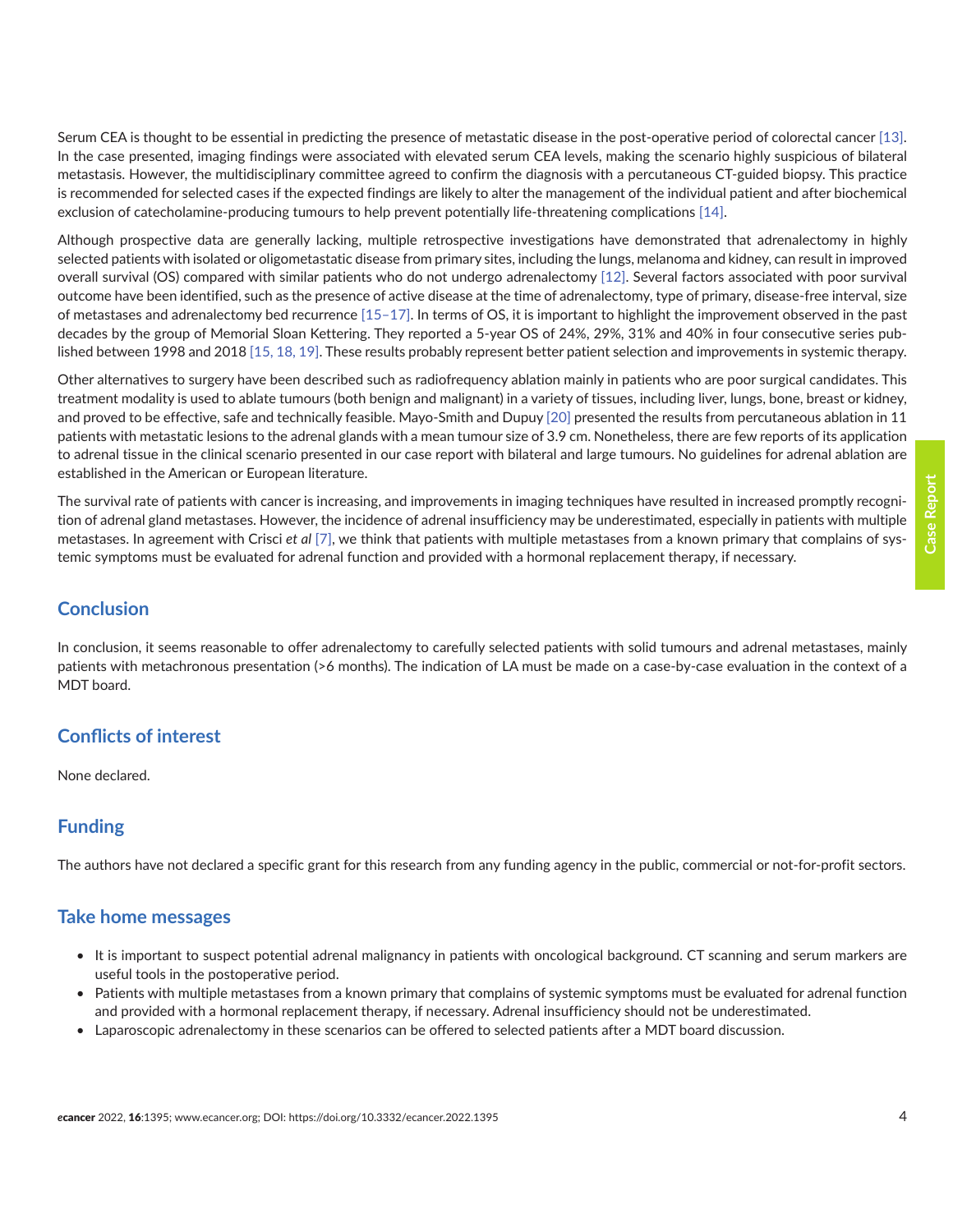## <span id="page-4-0"></span>**Patient's perspective**

Oncologists, surgeons and endocrinologists meet with me every 3 months for my follow-up as a multidisciplinary team. I have direct communication with them in case of any need or doubt. I have felt very comfortable and secure during the treatment and follow-up so far.

#### **References**

- 1. Seidenwurm DJ, Elmer EB, and Kaplan LM, *et al* (1984) **Metastases to the adrenal glands and the development of Addison's disease** *Cancer* **54**(3) 552–557 [https://doi.org/10.1002/1097-0142\(19840801\)54:3<552::AID-CNCR2820540328>3.0.CO;2-R](https://doi.org/10.1002/1097-0142(19840801)54:3<552::AID-CNCR2820540328>3.0.CO;2-R) PMID: [6733685](http://www.ncbi.nlm.nih.gov/pubmed/6733685)
- 2. Herndon J, Nadeau AM, and Davidge-Pitts CJ, *et al* (2018) **Primary adrenal insufficiency due to bilateral infiltrative disease** *Endocrine* **62**(3) 721–728 <https://doi.org/10.1007/s12020-018-1737-7> PMID: [30178435](http://www.ncbi.nlm.nih.gov/pubmed/30178435)
- 3. Cedermark BJ, Blumenson LE, and Pickren JW (1977) **The significance of metastases to the adrenal glands in adenocarcinoma of the colon and rectum** *Surg Gynecol Obstet* **144**(4) 537–546 PMID: [847609](http://www.ncbi.nlm.nih.gov/pubmed/847609)
- 4. Black RM, Daniels GH, and Coggins CH, *et al* (1981) **Adrenal insufficiency from metastatic colonic carcinoma masquerading as isolated aldosterone deficiency. Report of a case and review of the literature** *Acta Endocrinol (Copenh)* **98**(4) 586–691 [https://doi.org/10.1530/](https://doi.org/10.1530/acta.0.0980586) [acta.0.0980586](https://doi.org/10.1530/acta.0.0980586)
- 5. Khristov V, Kolebinov N, and Tsanev A, *et al* (1990) **Bilateral adrenal metastases with the clinical manifestations of hypocorticism in rectal cancer** *Vutr Boles* **29**(4) 97–101 PMID: [2177937](http://www.ncbi.nlm.nih.gov/pubmed/2177937)
- 6. Omoigui NA, Cave Jr WT, and Chang AY (1987) **Adrenal insufficiency. A rare initial sign of metastatic colon carcinoma** *J Clin Gastroenterol* **9**(4) 470–474 <https://doi.org/10.1097/00004836-198708000-00024>PMID: [3309024](http://www.ncbi.nlm.nih.gov/pubmed/3309024)
- 7. Crisci A, Cartei G, and De Antoni P, *et al* (2001) **Surgical management of isolated bilateral adrenal metastases from colon carcinoma causing adrenal insufficiency** *Urol Int* **67**(1) 113–116 <https://doi.org/10.1159/000050963> PMID: [11464135](http://www.ncbi.nlm.nih.gov/pubmed/11464135)
- 8. Imaoka Y, Kuranishi F, and Ogawa Y, *et al* (2017) **Adrenal failure due to bilateral adrenal metastasis of rectal cancer: a case report** *Int J Surg Case Rep* **31** 1–4 <https://doi.org/10.1016/j.ijscr.2016.12.011> PMID: [28073054](http://www.ncbi.nlm.nih.gov/pubmed/28073054) PMCID: [5222944](http://www.ncbi.nlm.nih.gov/pmc/articles/PMC5222944)
- 9. Taub YR and Wolford RW (2009) **Adrenal insufficiency and other adrenal oncologic emergencies** *Emerg Med Clin North Am* **27**(2) 271– 282 <https://doi.org/10.1016/j.emc.2009.01.008> PMID: [19447311](http://www.ncbi.nlm.nih.gov/pubmed/19447311)
- 10. van der Geest LGM, Lam-Boer J, and Koopman M, *et al* (2015) **Nationwide trends in incidence, treatment and survival of colorectal cancer patients with synchronous metastases** *Clin Exp Metastasis* **32**(5) 457–465<https://doi.org/10.1007/s10585-015-9719-0>PMID: [25899064](http://www.ncbi.nlm.nih.gov/pubmed/25899064)
- 11. Ross IL, Marais S, and Raubenheimer P, *et al* (2003) **Overt hypoadrenalism is uncommon in patients with stage 3 and 4 bronchogenic carcinoma** *S Afr Med J* **93**(9) 695–699 PMID: [14635559](http://www.ncbi.nlm.nih.gov/pubmed/14635559)
- 12. Kiernan CM and Lee JE (2019) **Minimally invasive surgery for primary and metastatic adrenal malignancy** *Surg Oncol Clin N Am* **28**(2) 309–326 <https://doi.org/10.1016/j.soc.2018.11.011> PMID: [30851831](http://www.ncbi.nlm.nih.gov/pubmed/30851831)
- 13. Katayama A, Mafune K, and Makuuchi M (2000) **Adrenalectomy for solitary adrenal metastasis from colorectal carcinoma** *Jpn J Clin Oncol* **30**(9) 414–416 <https://doi.org/10.1093/jjco/hyd104> PMID: [11095141](http://www.ncbi.nlm.nih.gov/pubmed/11095141)
- 14. Bancos I, Tamhane S, and Shah M, *et al* (2016) **Diagnosis of endocrine disease: the diagnostic performance of adrenal biopsy: a systematic review and meta-analysis** *Eur J Endocrinol* **175**(2) R65–R80<https://doi.org/10.1530/EJE-16-0297>PMID: [27257146](http://www.ncbi.nlm.nih.gov/pubmed/27257146)
- 15. Russo AE, Untch BR, and Kris MG, *et al* (2019) **Adrenal metastasectomy in the presence and absence of extraadrenal metastatic disease** *Ann Surg* **270**(2) 373–377<https://doi.org/10.1097/SLA.0000000000002749>